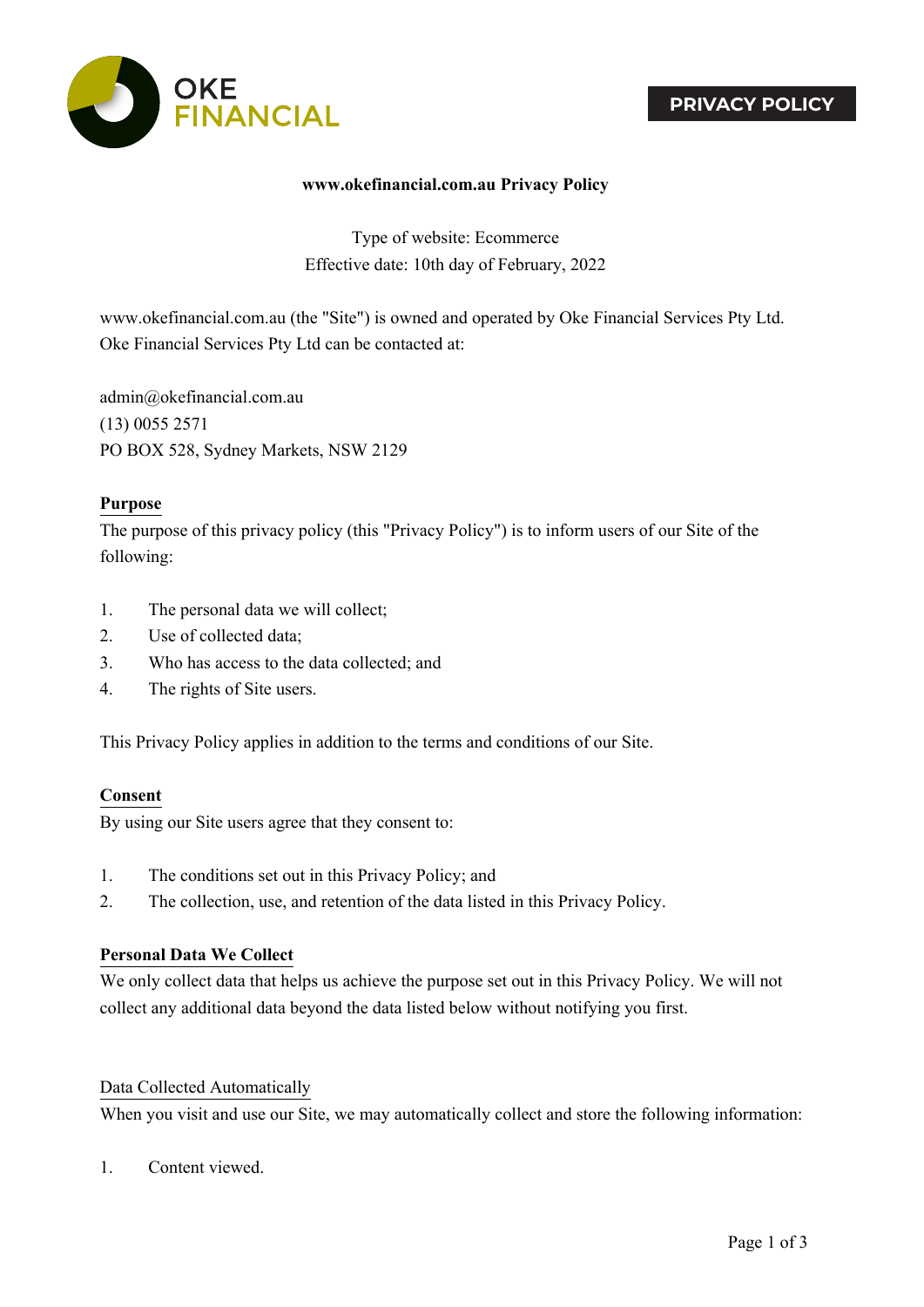

#### *Website Privacy Policy* Page 2 of 3

## **How We Use Personal Data**

Data collected on our Site will only be used for the purposes specified in this Privacy Policy or indicated on the relevant pages of our Site. We will not use your data beyond what we disclose in this Privacy Policy.

The data we collect automatically is used for the following purposes:

## 1. Internal Controls.

## **Who We Share Personal Data With**

### Employees

We may disclose user data to any member of our organisation who reasonably needs access to user data to achieve the purposes set out in this Privacy Policy.

### Other Disclosures

We will not sell or share your data with other third parties, except in the following cases:

- 1. If the law requires it;
- 2. If it is required for any legal proceeding;
- 3. To prove or protect our legal rights; and
- 4. To buyers or potential buyers of this company in the event that we seek to sell the company.

If you follow hyperlinks from our Site to another Site, please note that we are not responsible for and have no control over their privacy policies and practices.

### **How Long We Store Personal Data**

User data will be stored until the purpose the data was collected for has been achieved.

You will be notified if your data is kept for longer than this period.

### **How We Protect Your Personal Data**

In order to protect your security, we use the strongest available browser encryption and store all of our data on servers in secure facilities. All data is only accessible to our employees. Our employees are bound by strict confidentiality agreements and a breach of this agreement would result in the employee's termination.

While we take all reasonable precautions to ensure that user data is secure and that users are